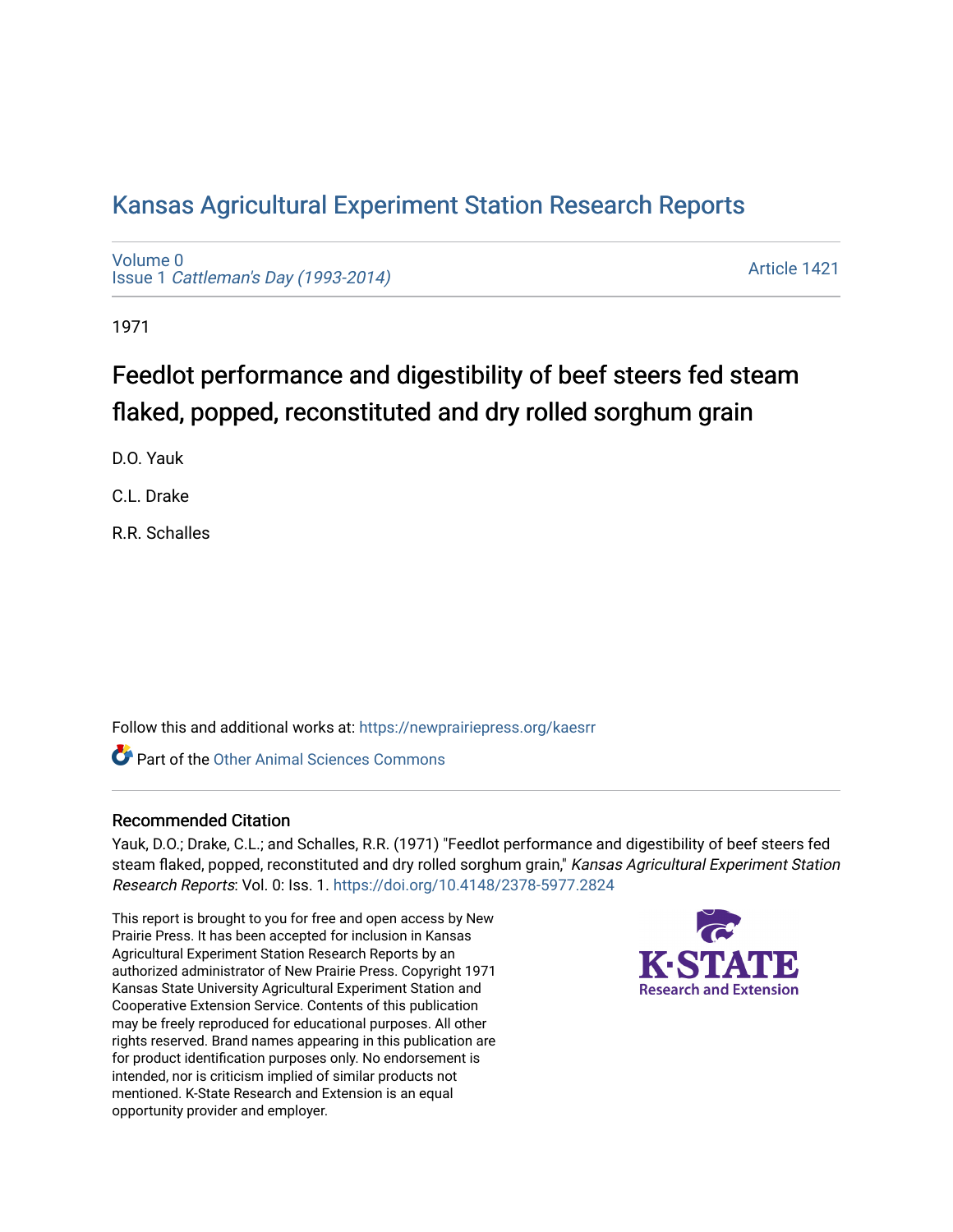## Feedlot performance and digestibility of beef steers fed steam flaked, popped, reconstituted and dry rolled sorghum grain

#### Abstract

Because most finishing rations contain a high proportion of grain, better processing of sorghum grain to increase grain utilization should improve ration efficiency. Work in Texas, Oklahoma, Arizona, and Fort Hays has indicated that processing sorghum grain increased digestibility and utilization. This trial compared digestibility and feedlot performance of beef steers fed steam flaked, popped, reconstituted or dry-rolled sorghum grain.

#### Keywords

Cattlemen's Day, 1971; Report of progress (Kansas State University. Agricultural Experiment Station); 546; Beef; Performance; Digestibility; Sorghum grain

#### Creative Commons License



This work is licensed under a [Creative Commons Attribution 4.0 License](https://creativecommons.org/licenses/by/4.0/).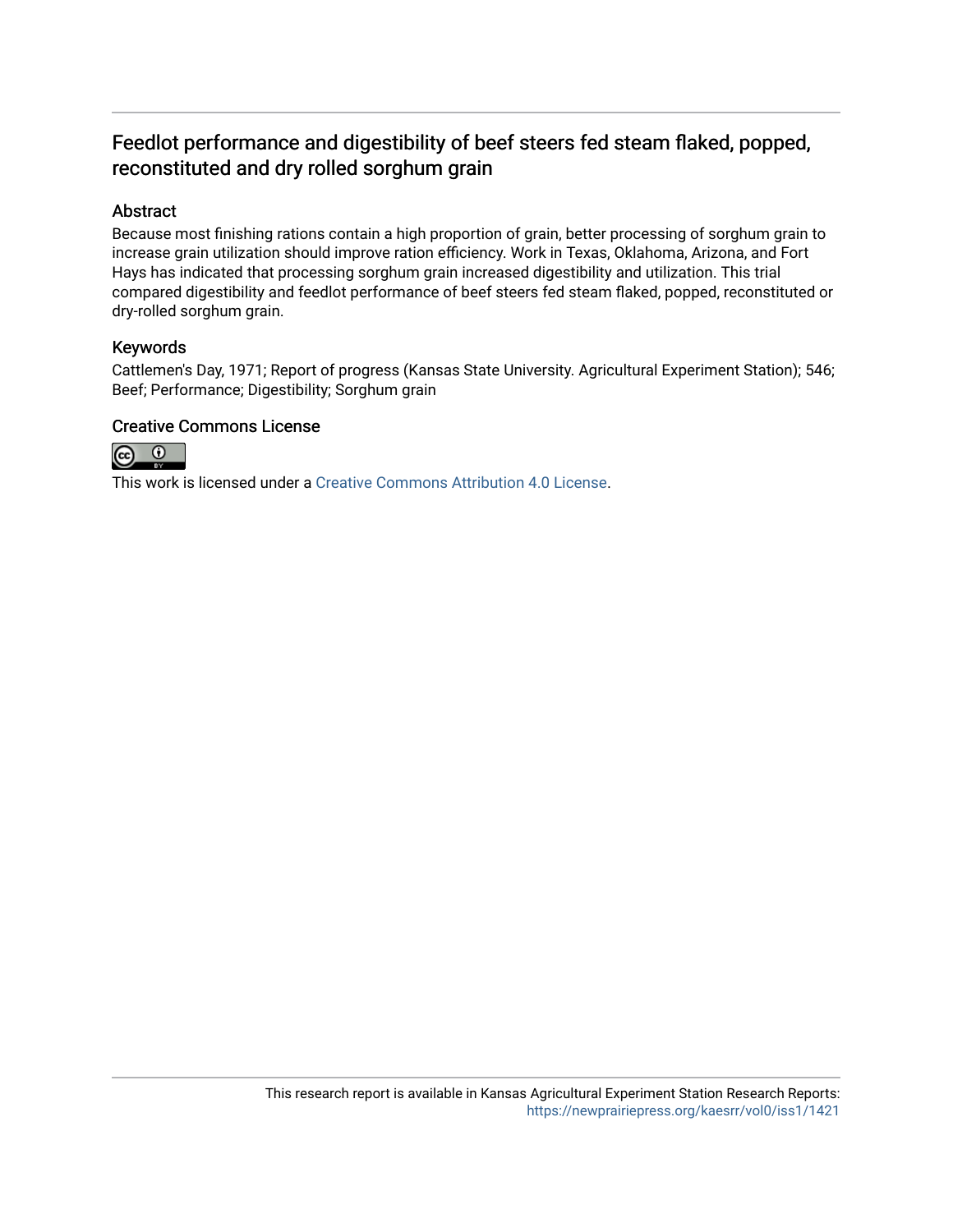Feedlot Performance and Digestibility of Beef Steers Fed Steam Flaked, Popped, Reconstituted And Dry Rolled Sorghum Grain

D. O. Yauk, C. L. Drake and R. L. Schalles

#### Introduction

Because most finishing rations contain a high proportion of grain, better processing of sorghum grain to increase grain utilization should improve ration efficiency.

Work in Texas<sup>1</sup>, Oklahoma<sup>2</sup>, Arizona<sup>3</sup> and Fort Hays<sup>4</sup> has indicated that processing sorghum grain increased digestibility and utilization. This trial compared digestibility and feedlot performance of beef steers fed steam flaked, popped, reconstituted or dry-rolled sorghum grain.

#### Material and Methods

Sixty good to choice yearling steers averaging 717 pounds each were randomly allotted to twelve lots. Ten were group fed in two groups of five each and five were individually fed in each of the four treatments.

Steam-flaked sorghum grain was obtained by subjecting sorghum grain to steam in an over-sized steam chamber for 40 minutes at 210°F under atmospheric pressure and rolled through a heavy duty Ross roller mill with no tolerance on the rolls. The flaked sorghum grain weighed about 23.5 pounds per bushel with 18 to 20% moisture off the rolls. Flaking was done daily.

Reconstituting was by adding water to dry sorghum grain so

<sup>1</sup>McGinty, D. D., L. H. Breuer and J. K. Riggs. 1966. Digestibility of dry and reconstituted grain sorghum by beef cattle. Beef 2Cattle Res. in Texas. 2424 p. 37.<br><sup>2</sup>Newson, J. R., R. Totusek, R. Renbarger, E. C. Nelson, L. Franks,

V. Neuhaus, 1968. Methods of processing milo for fattening cattle. Oklahoma Feeder's Day Rpt. No. 80, p. 47.

3Hale, W. H., Luis Cuitun, W. J. Saba, B. Taylor and B. Theurer, 1966. Effect of steam processing and flaking milo and barley on performance and digestion by steers. J. Animal Sci. 25:392. 4Brethour, J. R. and W. W. Duitsman, 1970. Feeding high-moisture harvested milo and reconstituted ensiled milo. Round Up Rpt. Bul. 535.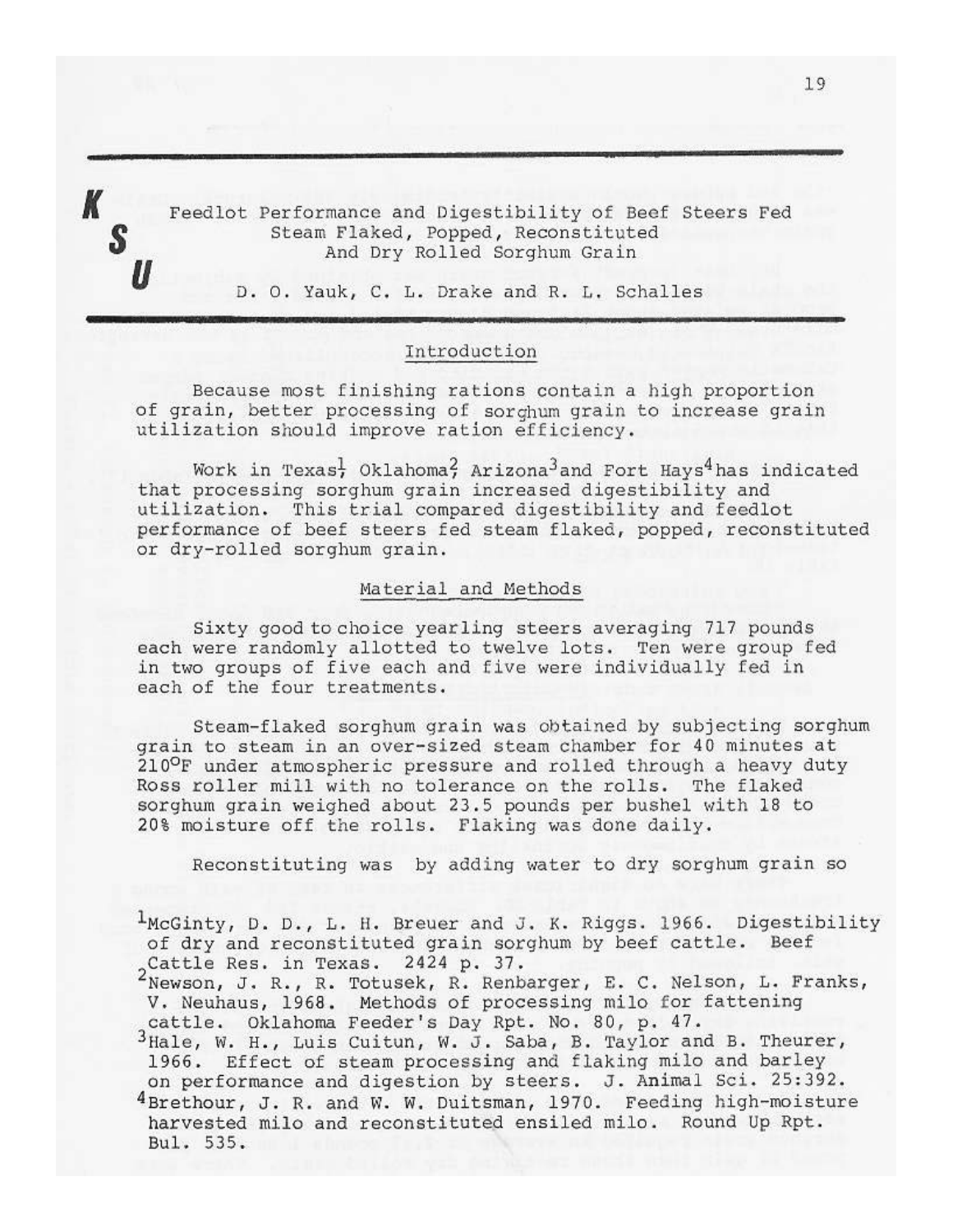the end product would contain approximately 28% moisture. Grain was in oxygen free storage three weeks before being fed. Fresh grain was rolled twice daily.

Dry heat (popped) sorghum grain was obtained by subjecting the grain to 450°F. Popped grain was then rolled. The end product weighed about 24.5 pounds per bushel and contained 8.5% moisture. Whole sorghum grain was hauled and popped at the Herington, Kansas Tri-county Feedlot. Popping was accomplished using a Cabomatic popper with 4-ton capacity and cooking chamber temperature of 450 to 500°F. Moisture was added to the popped grain before it was fed so the moisture level would be comparable to that of steam flaked grain.

Grain, supplement and roughage were fed twice daily (Table 17).

An attempt was made to evaluate chemical changes in the starch portion of the sorghum from processing, using an enzymatic technique Anstaett et al., (1969). Results are reported in  $Table 18.$ 

Digestion studies were conducted using four 940 pound Hereford steers in a 4 x 4 Latin square to obtain digestion coefficients  $(Table 19)$ .

#### Results and Discussion

Feedlot performance and carcass data are presented in Table 20. July and August temperatures reduced gains for all treatments. Average daily temperature was extremely high, including ten consecutive days of +102°F. Shades were not available and concrete surfaces of pens seemed to increase heat stress so feed consumption was reduced. An effort was made to reduce heat stress by continuously sprinkling the cattle.

There were no significant differences in rate of gain among treatments as shown in Table 20. However, steers fed the processed sorghum grain gained an average of .2 pound per day more than those fed dry rolled grain. Steam flaking produced the highest rate of gain, followed by popping.

Daily consumption on a dry basis was highest for steers receiving dry rolled (P<.05) and lowest for steam flaked sorghum grain. Steers consumed more popped grain than steam flaked, especially during the first 60 days of the trial.

Feed efficiencies were significantly (P<.05) increased by each processing method (Table 20). Steers receiving processed sorghum grain required an average of 2.15 pounds less feed per pound of gain than those receiving dry rolled grain. There were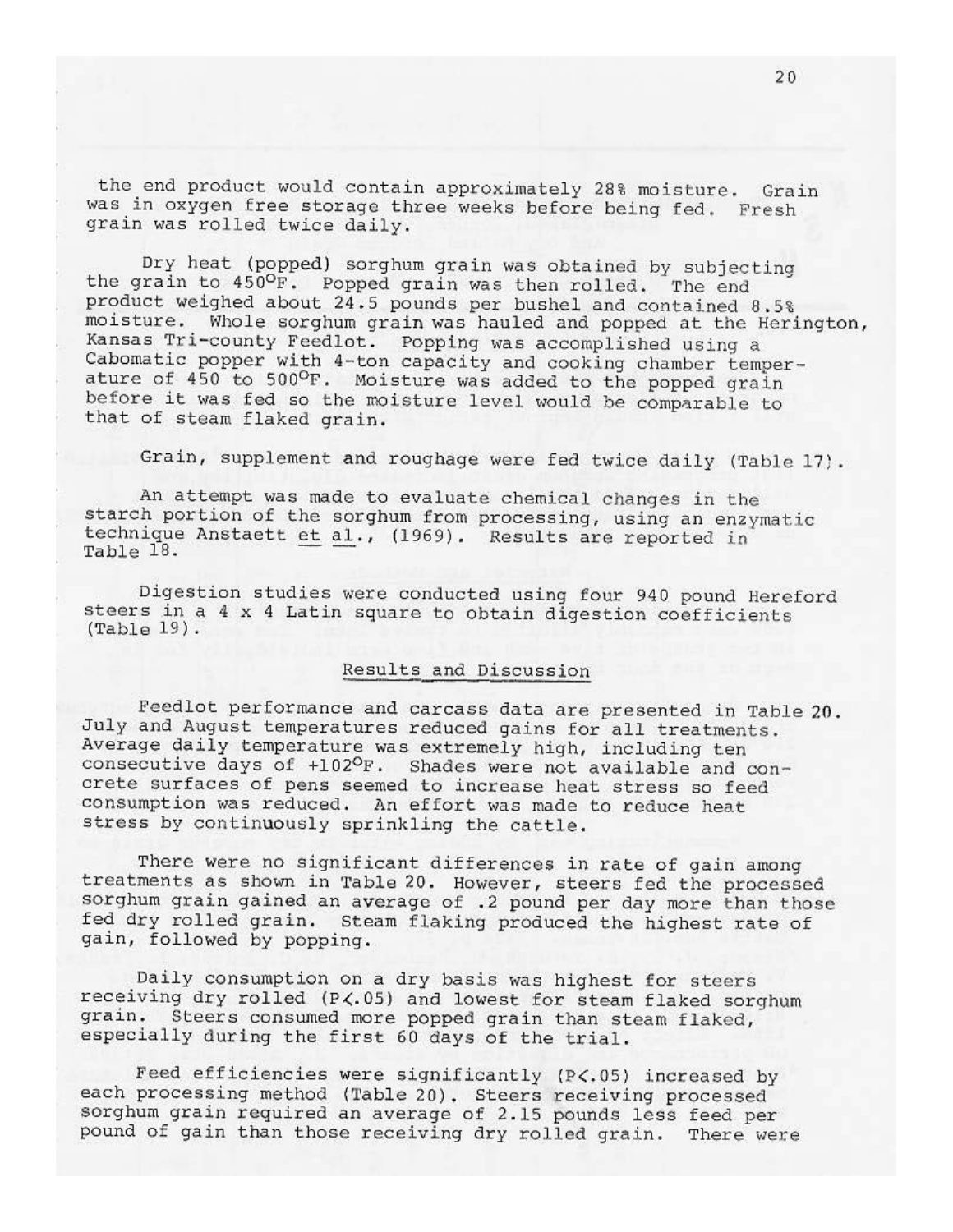no significant differences in feed efficiency among steers receiving steam flaked, popped, or reconstituted sorghum grain. Carcass characteristics did not differ significantly among treatments.

Apparent coefficients of digestion for rations containing sorghum grain processed by four methods are presented in Table 19. Coefficients of digestion for protein, crude fiber, and ether extract were not significantly altered by processing. Total digestible nutrients and the COD of dry matter and nitrogen free extract differed significantly.

Digestion coefficients for dry matter, nitrogen-free extract compared to reconstituted sorghum grain. Total digestible nutrients, nitrogen-free extract, gross energy, and dry matter of popped grain exceeded (P<.05) that of rolled sorghum grain. Reconstituting increased (P<.05) the digestibility of nitrogenfree extract and gross energy, but total digestible nutrients and dry matter did not differ from those of dry rolled grain.

Starch alteration (gelatinization) during processing was evaluated. Starch changed most in popped grain, as indicated by mg maltose per gram of sample (Table 18). Steam-flaked grain (weighing 22 pounds per bushel) produced 110 mg maltose per gram sample: reconstituted, 25 mg; and dry rolled, 29.8 mg. Reconstituting changes starch very little. Sorghum grain steamed and not flaked yielded 20 mg of maltose, indicating that steaming at atmospheric pressure a short time does not greatly modify starch. Steam flaking altered starch indicating that both physical pressure and heat are essential for gelatinization.

CORRECTION:

Page 21, Paragraph 2, 1st sentence:

Digestion coefficients for dry matter and nitrogen-free extract were greater (P<.05) for steam flaked than reconstituted sorghum grain.

Page 21, Paragraph 2, 2nd sentence:

Delete - total digestible nutrients.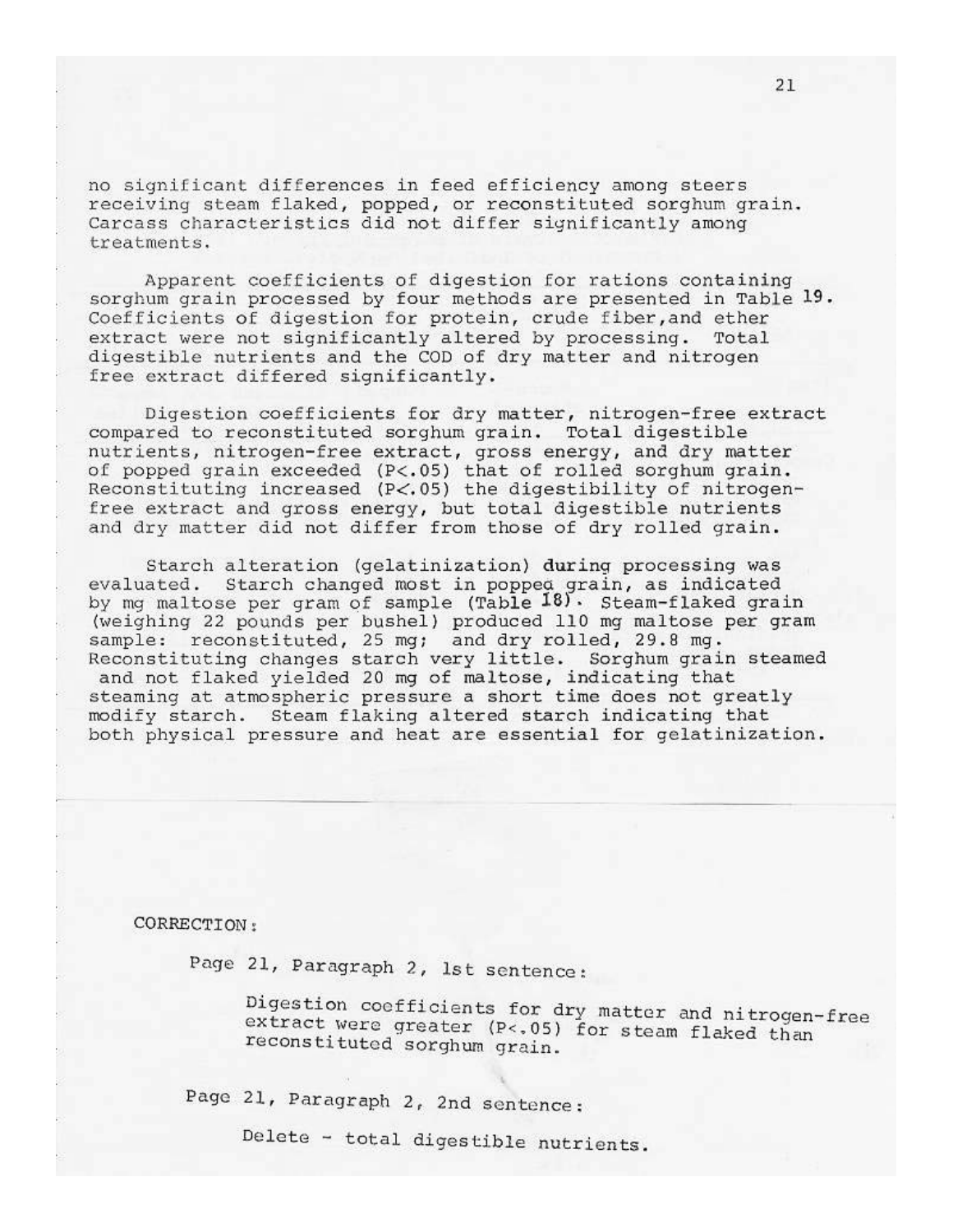Table 15 Proximate Analysis of Sorghum Grain<br>Processed by Indicated Method

|                                               | Processing method     |                       |                       |                       |
|-----------------------------------------------|-----------------------|-----------------------|-----------------------|-----------------------|
| Item                                          | Recon-<br>stituted    | Popped                | Steam<br>flaked       | Dry<br>rolled         |
| Composition, DM basis, %                      |                       |                       |                       |                       |
| Protein ( $N \times 6.25$ )<br>Ether extract  | 10.62<br>2.50         | 11.39<br>2.76         | 10.08<br>2.56         | 9.79<br>2.73          |
| Ash<br>Crude fiber<br>N-free extract          | 1.75<br>1.89<br>83.24 | 1.78<br>2.40<br>81.67 | 1.58<br>2.08<br>83.70 | 1.70<br>2.07<br>83.71 |
| Original moisture<br>Gross energy,<br>kcal/gm | 25.80<br>4.408        | 7.11<br>4.396         | 17.92<br>4.430        | 15.09<br>4.364        |

 $22$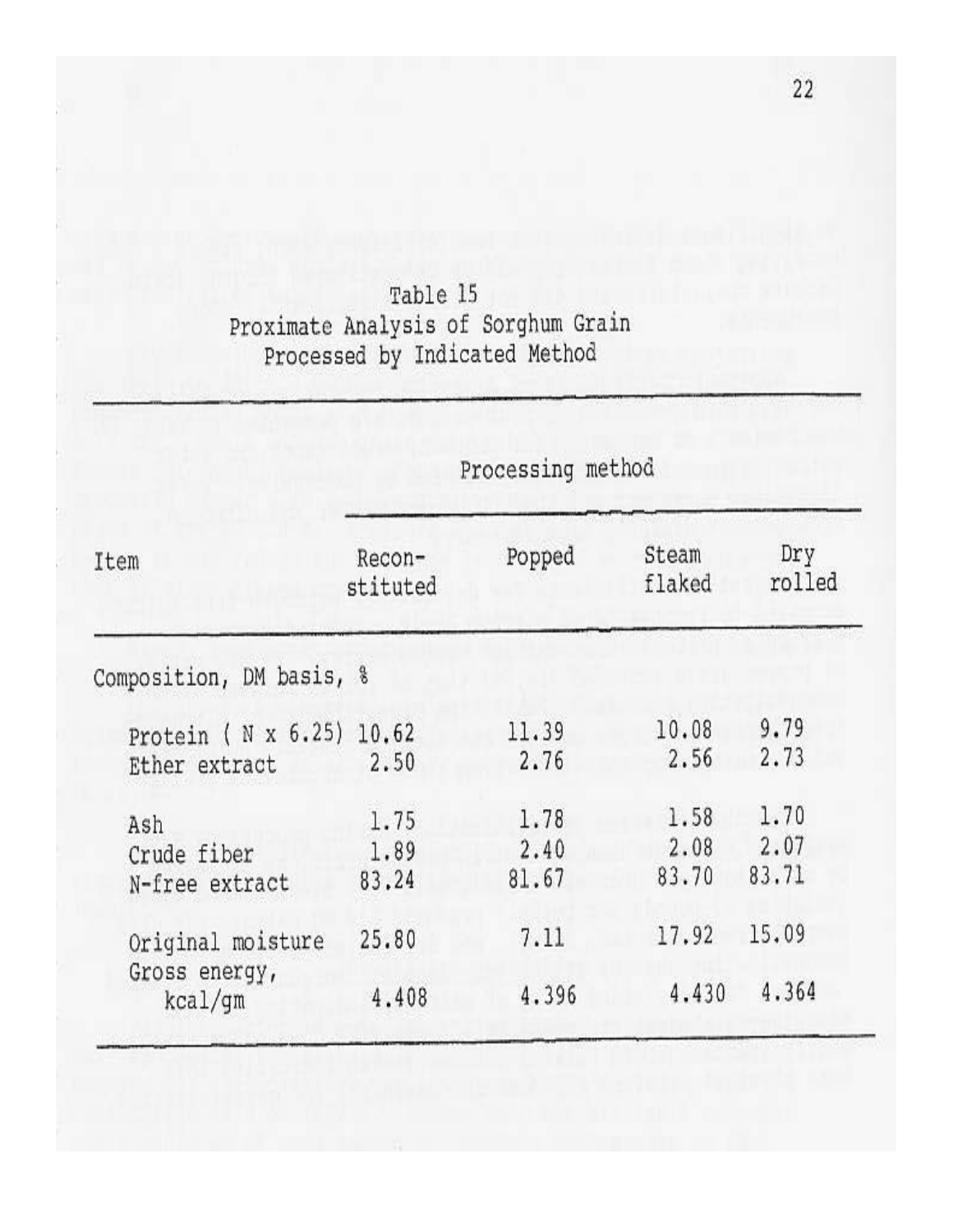Table 16 Chemical Composition of Feedlot Rations Containing<br>Sorghum Grain Processed By Indicated Method

| Recon-                  | Popped | Steam  | Dry                     |
|-------------------------|--------|--------|-------------------------|
| stituted                |        | flaked | rolled                  |
| Composition, DM basis % |        |        |                         |
| 13.09                   | 13.66  | 14.89  | 14.08                   |
| 2.92                    | 2.62   | 2,43   | 2.81                    |
| 2.86                    | 2.95   | 2.55   | 2.97                    |
| 3.93                    | 4.37   | 3.98   | 4.49                    |
| 77.22                   | 76.39  | 76.15  | 75.65                   |
| 27.39                   | 21.97  | 19.28  | 18.50<br>4.329          |
|                         |        |        | 4.338<br>4.286<br>4.378 |

23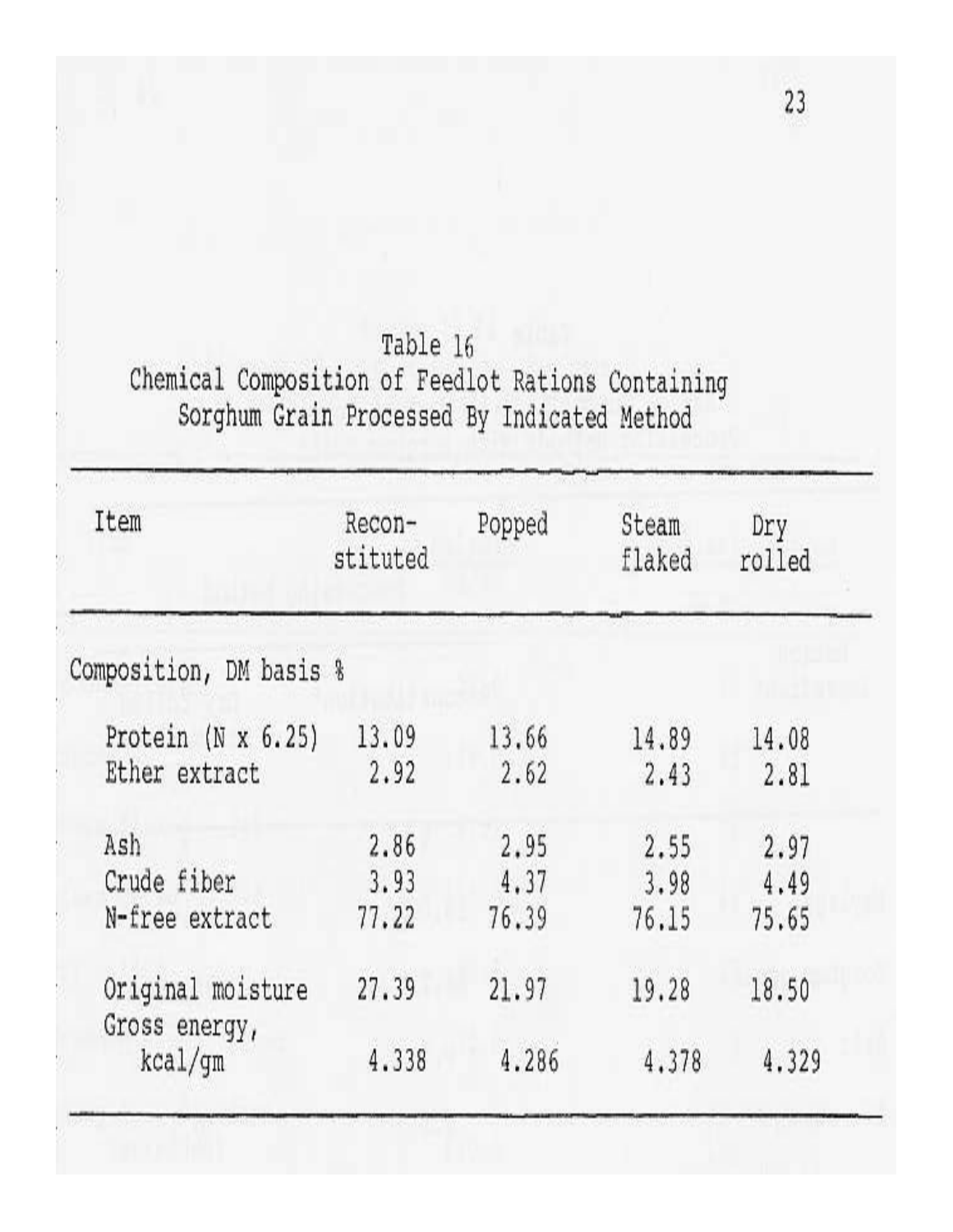## Table 17

## Ration Composition to Compare Four Processing Methods With Sorghum Grain

|                      | Processing method        |                                      |  |  |
|----------------------|--------------------------|--------------------------------------|--|--|
| Ration<br>Ingredient | Reconstitution           | Dry rolled<br>steam flaked<br>popped |  |  |
|                      | $\overline{\mathcal{E}}$ | 8                                    |  |  |
| Haylage              | 10.000                   | 10.000                               |  |  |
| Sorghum grain        | 88.235                   | 88.055                               |  |  |
| Salt                 | 0.5                      | 0.5                                  |  |  |
| Limestone            | 0.5                      | 0.5                                  |  |  |
| Urea                 | 0.67                     | 0.85                                 |  |  |
| Vitamin A            | 0.015                    | 0.015                                |  |  |
| Chlorotetracycline   | 0.030                    | 0.030                                |  |  |
| Trace mineral        | 0.050                    | 0.050                                |  |  |

1Two rations were necessary to insure isonitrogenous rations as grain used in reconstituted ration differed from that used in other rations.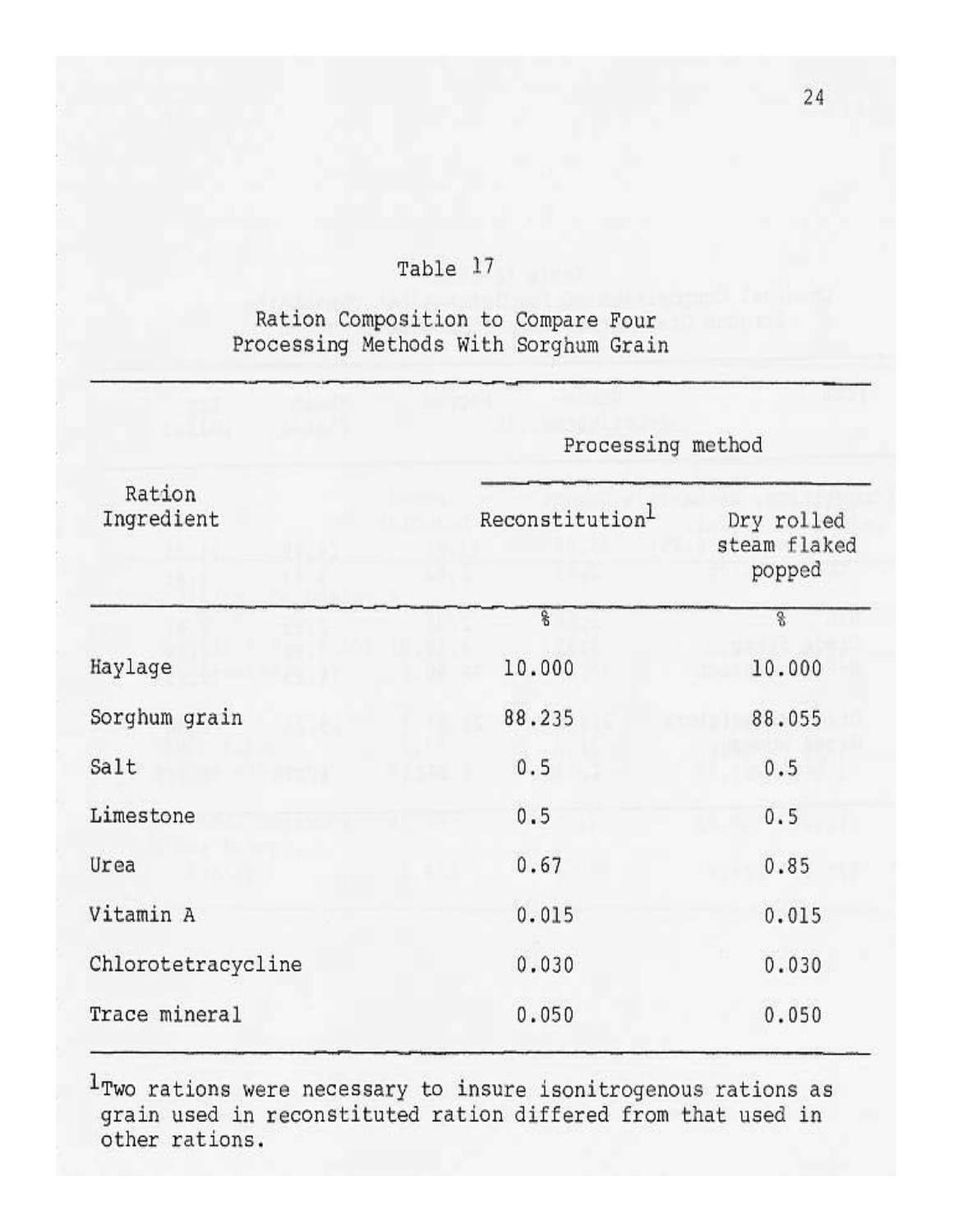Table 18 Influence of Four Processing Methods<br>On Sorghum Starch Gelatinization

| Item                              | Maltose<br>mg/gm | Gelatinization<br>8 |  |
|-----------------------------------|------------------|---------------------|--|
| Reconstituted                     | 25.0             | 10                  |  |
| Popped                            | 149.0            | 62                  |  |
| Steam flaked - 24#                | 87.1             | 36                  |  |
| Steam flaked - $22#$              | 110.0            | 46                  |  |
| Dry rolled                        | 29.8             | 12                  |  |
| Steamed - not flaked              | 20.0             | 8                   |  |
| Analytical standard<br>(extruded) | 240.0            | 100                 |  |

 $25\,$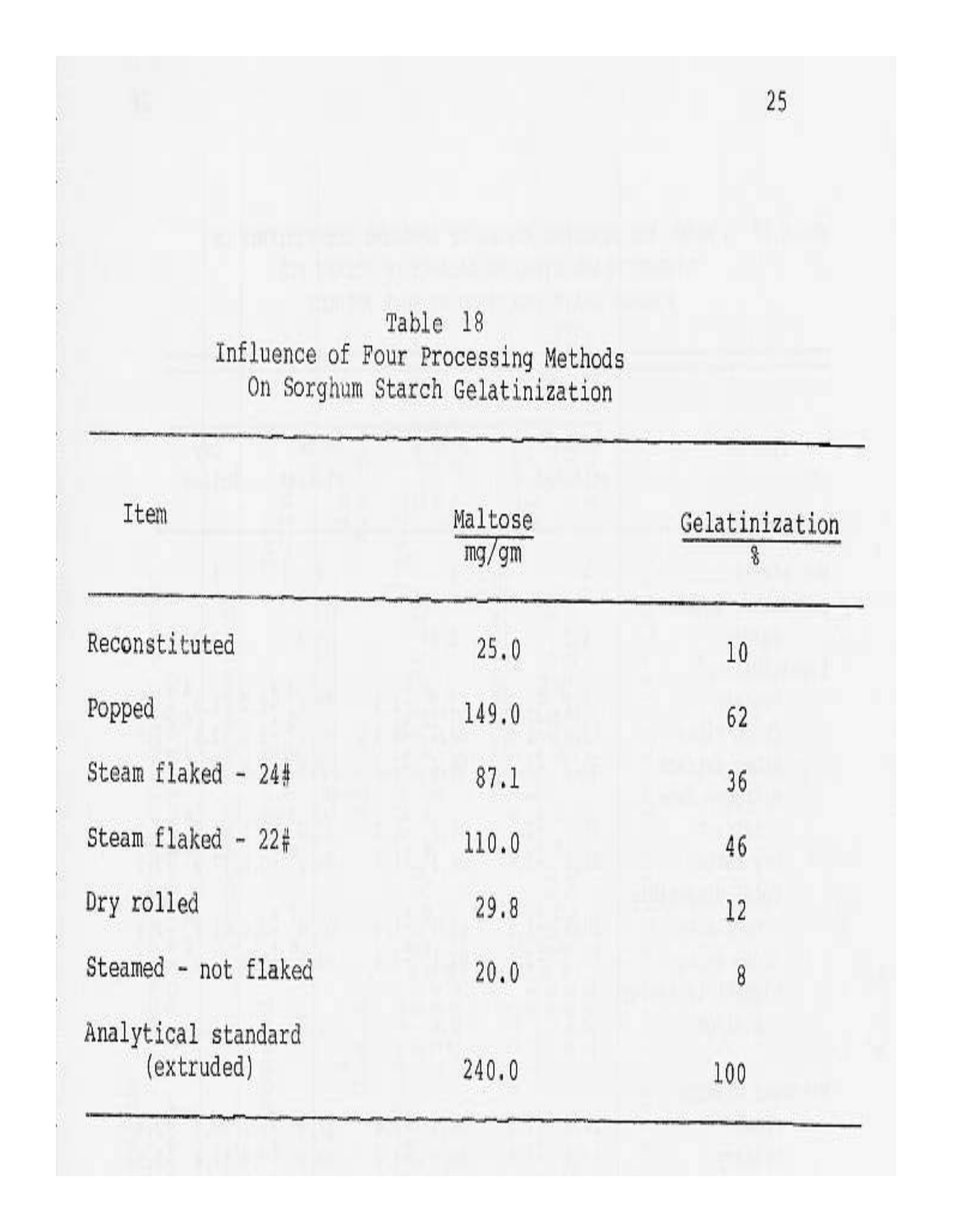TABLE 19 MEANS AND STANDARD ERRORS OF APPARENT COEFFICIENTS OF DIGESTION AND NITROGEN BALANCE OF STEERS FED SORGHUM GRAIN PROCESSED BY FOUR METHODS

| Item                                                                  | Recon-<br>stituted                                                 | Popped                                                                              | Steam<br>Flaked      | Dry<br>Rolled                                                                                                                                                                                                                  |
|-----------------------------------------------------------------------|--------------------------------------------------------------------|-------------------------------------------------------------------------------------|----------------------|--------------------------------------------------------------------------------------------------------------------------------------------------------------------------------------------------------------------------------|
| No. steers                                                            | $\overline{4}$                                                     | $\overline{4}$                                                                      | $\overline{4}$       | $\overline{4}$                                                                                                                                                                                                                 |
| Dry matter intake<br>kg/day                                           | 4.2                                                                | 3.6                                                                                 | 39                   | 3.9                                                                                                                                                                                                                            |
| Digestibility <sup>a</sup><br>Protein<br>Crude Fiber<br>Ether extract | 75.2, $\pm$ 1.2 <sup>C</sup><br>$52.0^d$ $\frac{+5.9}{-6.3}$       | $73.7^{d}$ $\pm 3.4$<br>$47.7^{\circ}$ $4.4^{\circ}$<br>58.4 <sup>d</sup> $\pm$ 7.3 |                      | 72.6 <sup>d</sup> $\frac{1}{2}$ 2.2.71.3 <sup>d</sup> $\frac{1}{2}$ 2.4<br>50.0 <sup>d</sup> $\frac{1}{2}$ 2.6.52.1 <sup>d</sup> $\frac{1}{2}$ 3.5<br>62.4 $\stackrel{+}{\neq}$ 5.8.62.0 <sup>d</sup> $\stackrel{+}{\neq}$ 3.8 |
| Nitrogen free<br>extract<br>Dry matter                                | $87.0^{d}$ $\pm 2.7$<br>81.9 <sup>d</sup> $\frac{1}{2}$ ,4         | $91.5^e$ $\frac{4}{1}$ .3<br>$84.3^e$ $\pm$ 1.9                                     |                      | 93.0 <sup>t</sup> $\pm$ 0.5 82.7 <sup>9</sup> $\pm$ 2.2<br>$86.2^e$ + 0.8 77.9 <sup>0</sup> + 2.2                                                                                                                              |
| Total digestible<br>nutrients<br>Gross energy                         | 58.5 <sup>d</sup> $\frac{1}{2}$ 1.5<br>79.5 <sup>d</sup> $\pm$ 2.6 | 61.9 <sup>d</sup> $\pm$ 1.9<br>$82.1^{\circ}$ $\pm 2.4$                             |                      | $67.4^{\frac{1}{2}}$ $20.6$ $61.7^{\frac{1}{2}}$ $21.9$<br>$84.0^e$ $\pm 0.9$ 74.9 <sup>5</sup> $\pm 2.2$                                                                                                                      |
| Digestibly energy<br>Kcal/gm                                          | 2.6                                                                | 2.6                                                                                 | 2.8                  | 2.5                                                                                                                                                                                                                            |
| Nitrogen balance<br>Fecal<br>Urinary<br>Retention                     | 1.2<br>24.8<br>$\pm$ 3.8<br>52.4<br>$\pm 2.7$<br>22.8              | $\pm$ 3.4<br>26.3<br>$\pm$ 3.0<br>48.0<br>14.7<br>25.7                              | 27.4<br>60.2<br>12.4 | 12.4<br>$-2.128.7$<br>$\pm$ 7.0 57.4<br>1,9<br>$12.6$ 14.0<br>110.4                                                                                                                                                            |
| Nitrogen retained<br>gm/day                                           | $27.3 - 21.6$                                                      | $29.1 - 22.7$                                                                       |                      | $15.7 - 27.8$ 16.3 $-35.2$                                                                                                                                                                                                     |

a. Percent of intake, coefficient of digestion (COD) as cited in text.

b. Percent of intake.

c. Standard error

d,e,f. Means in the same row with different superscripts differ significantly  $(P<.05)$